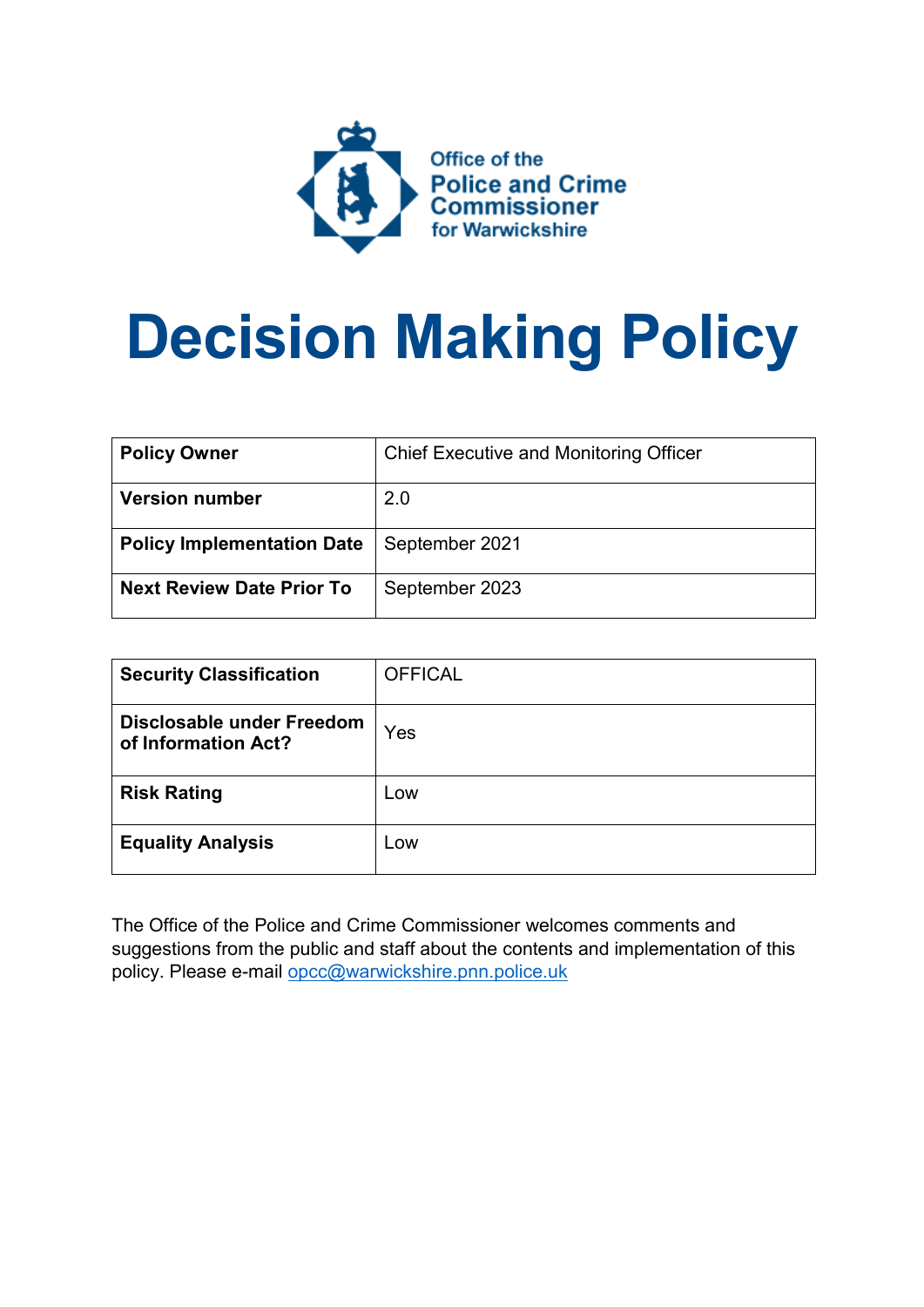# **1. Introduction**

- 1.1 The Police and Crime Commissioner is required by law to publish a policy statement in relation to the making of decisions of significant public interest that arise from the exercise of their duties. Whilst the definition of what is meant by 'significant public interest' is not defined in law this Decision Making Policy establishes a framework for facilitating good decision making by the Commissioner. This framework sets out the key principles in determining which decisions will normally be regarded as decisions of significant public interest.
- 1.2 The Commissioner is committed to ensuring that decisions are made in a consistent, fair, open and transparent way, with due regard to the statutory framework within which the PCC operates and good practice governance principles. The Commissioner is committed to a robust decision making policy process so as to achieve consistent, reliable and objectively sustainable decisions.
- 1.3 This policy process outlines the decision making process and provides information on how decisions will be made, recorded and published. This policy also applies to those exercising delegated authority on behalf of the PCC.

# **2. Statutory Framework**

- 2.1 The PCC operates within a statutory framework consisting of:
	- The Police Reform and Social Responsibility Act 2011, which created the PCC as a corporation sole, assigning functions, giving ancillary powers to facilitate the principal functions and requiring that the PCC's decisions and actions are reviewed and scrutinised by the Police and Crime Panel.
	- Police and Crime Commissioner Elections (Declaration of Acceptance of Office) Order 2012, which requires the PCC to swear an oath of impartiality. It commits the PCC to serve local people without fear or favour and to set out publicly their commitment to tackling their role with integrity, impartiality and fairness.
	- The Policing Protocol Order 2011, which requires the PCC to abide by the seven Nolan principles of governance in public life.
	- The Elected Local Policing Bodies (Specified Information) Order 2011 and the Elected Local Policing Bodies (Specified Information) (Amendment) Order 2012 sets out the information that must be published by the PCC. Specifically in relation to decision making:
		- o Paragraph 6(b) of the 2011 Order, the PCC is required to publish 'a statement of the policy of the elected local policing body in relation to the making of decisions of significant public interest arising from the exercise of the body's functions' (paragraph 6(b)).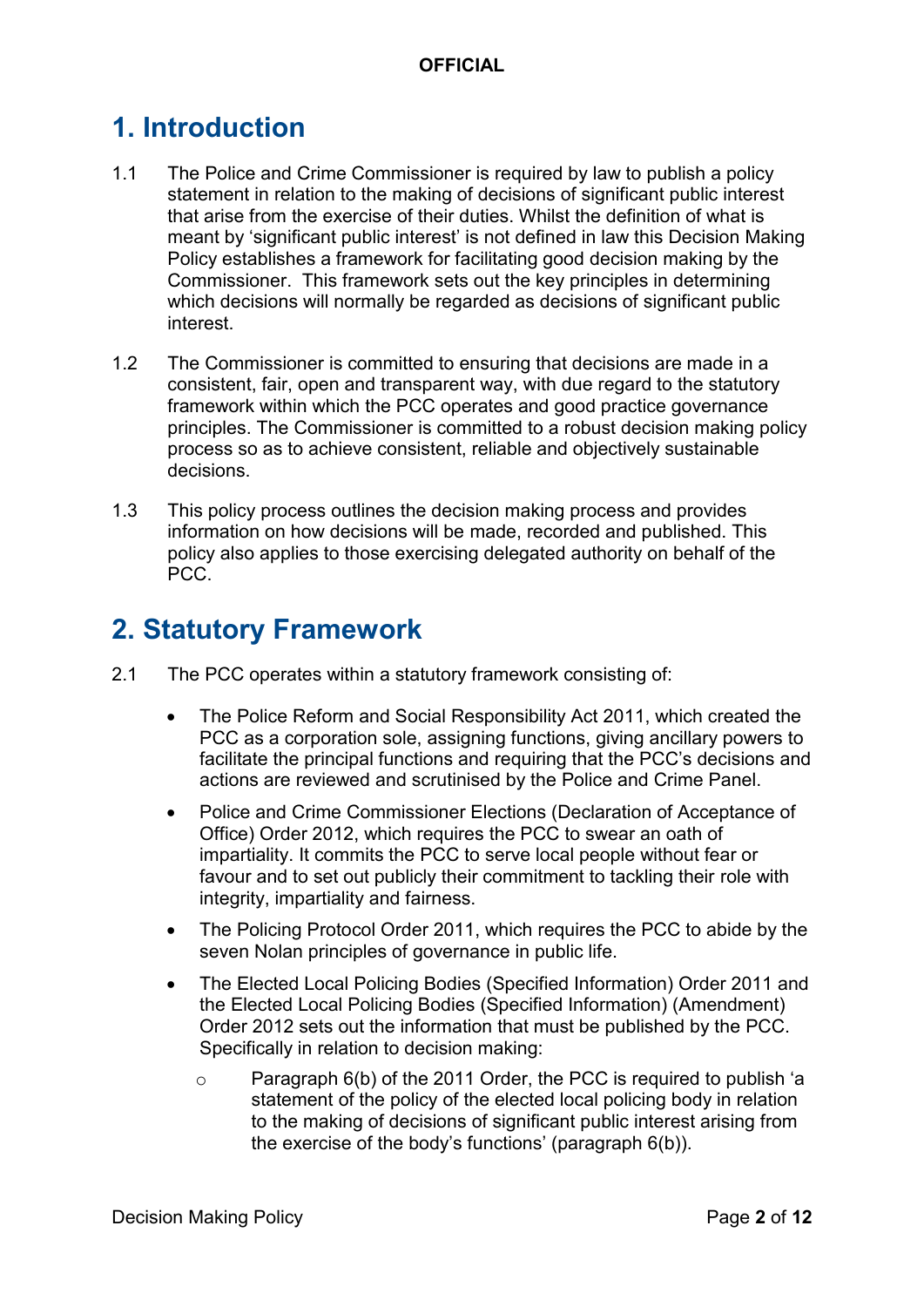- o Paragraph 5(d) of the 2011 Order requires publication of "a record of each decision of significant public interest arising from the exercise of the elected local policing body's functions, whether made by the body at or as a result of a meeting or otherwise" relating to, amongst other things, decision making.
- The Financial Management Code of Practice for the Police Service provides clarity around the financial governance arrangements and specifies the need to embed the principles of good governance into the way the PCC operates. The Code requires the PCC and Chief Constable to establish a Joint Audit Committee with that Committee recommended to consider internal and external audit reports and advice according to good governance principles and appropriate risk management arrangements.
- Public law principles of good decision making

# **3. Good Practice Governance Principles**

- 3.1 Decisions taken by the Commissioner arising from his statutory duties and in exercising his powers, the Commissioner shall have due regard to:
	- Standards in Public Life, 2005 as amended by the 14th report of the Committee on Standards in Public Life (the 'Nolan principles');
	- Good governance principles in accordance with the Chartered Institute of Public Finance & Accountancy (CIPFA) Good Governance Standard for Public Services 2014. The Standard builds on the Nolan principles for the conduct of individuals in public life, by setting out six core principles for good governance of public service organisations;
	- Good Administrative practice in accordance with the Commission for Local Administration, Good Administrative Practice 2001;
	- The views of the people of Warwickshire and key stakeholders, as appropriate.

# **4. Functions of the Police and Crime Commissioner**

- 4.1 The Commissioner publishes a Police and Crime Plan (the Plan) setting out the aims and objectives to guide the provision of policing services in Warwickshire. The Plan may also contain the Commissioner's aims and intentions for other aspects of the statutory responsibilities. The Commissioner must present his Plan or any revision of the Plan to the Police and Crime Panel and must have regard to any report or recommendations made by the Panel.
- 4.2 Each year the Police and Crime Commissioner publishes an Annual Report identifying the extent to which the objectives of the Police and Crime Plan are being achieved. The Annual Report is presented to and scrutinised by the Police and Crime Panel.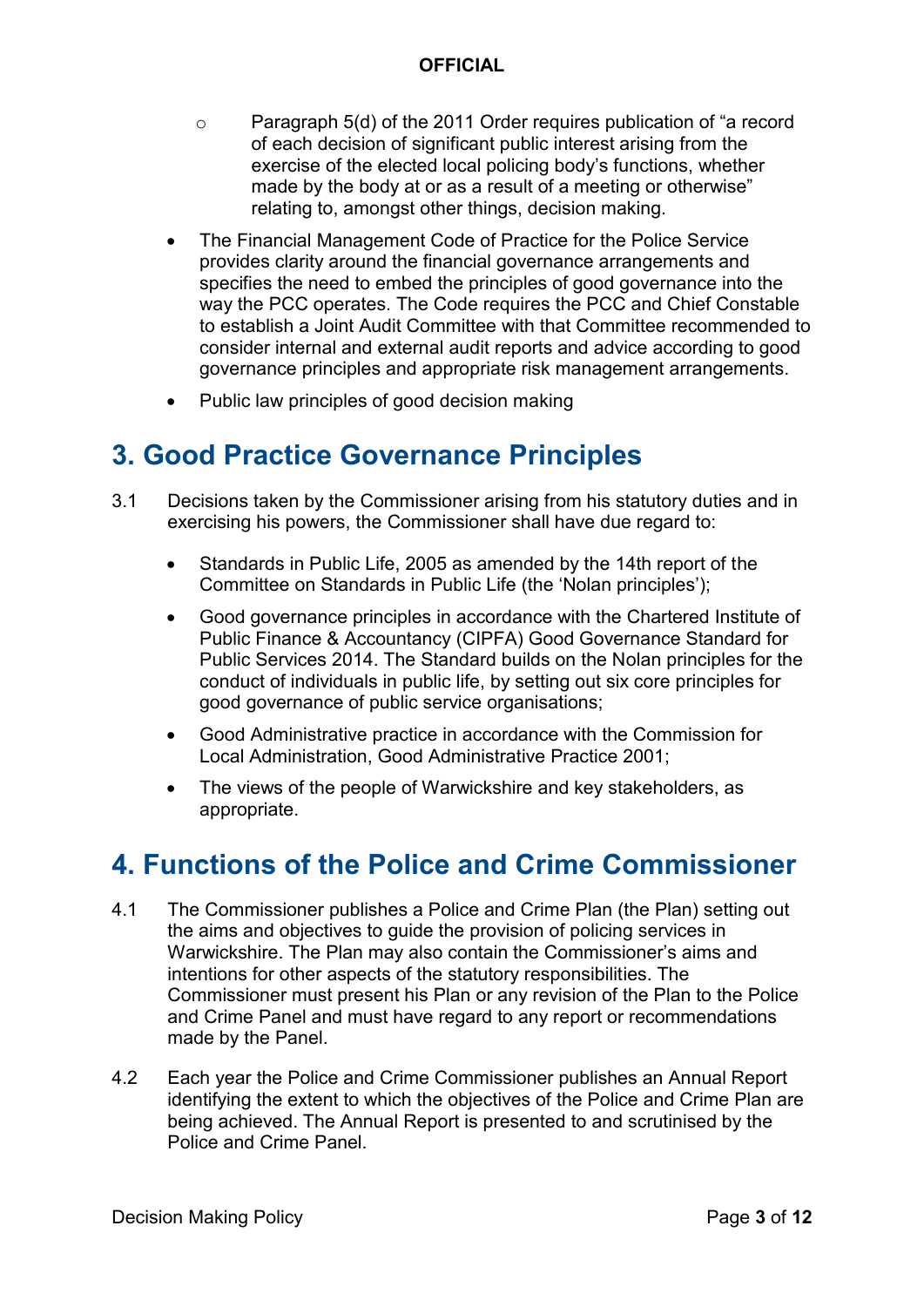4.3 The Commissioner publishes a proposed Precept by the 1 February in each year and following review by the Police and Crime Panel shall issue the precept by the prescribed date of 1 March.

# **5. Decisions of Significant Public Interest**

- 5.1 Decisions taken by the Commissioner will primarily arise from discharging statutory functions and are likely to include, but are not limited to, the following areas:
	- Strategic direction including the preparation and publication of the Police and Crime Plan and the Annual Report
	- Setting the budget and council tax precept
	- The approval of quarterly budget monitoring reports where they include a financial recommendation outside the original budget approval, and the final year end outturn position.
	- Decisions that incur a cost that is not provided for within annual budgets, therefore not within the remit of those with delegated powers; that will require financing outside of the baseline budget, which may include the use of reserves.
	- Decisions that incur a cost that are not included or not explicit within the capital budget, which may incur a determination of financing,
	- Asset acquisition and disposal
	- Appointment, suspension or removal of the Chief Constable
	- Appointment of a Deputy PCC or OPCC Statutory Roles
	- Approval of key strategy documents
	- Governance and assurance including policy development and holding the Chief Constable to account for force performance
	- Collaboration and partnerships to achieve efficient and effective service delivery
	- Commissioning and the award of contracts and grants
	- Decisions that may be considered to have any aspects that are novel, contentious, repercussive or politically sensitive
- 5.2 The following decisions will not normally be regarded as matters of significant public interest:
	- Day to day internal management decisions
	- Changes to staff terms and conditions of employment, appointment, suspension or dismissal of OPCC staff, or other HR processes
	- The acquisition of office supplies, or spend related with the running of the office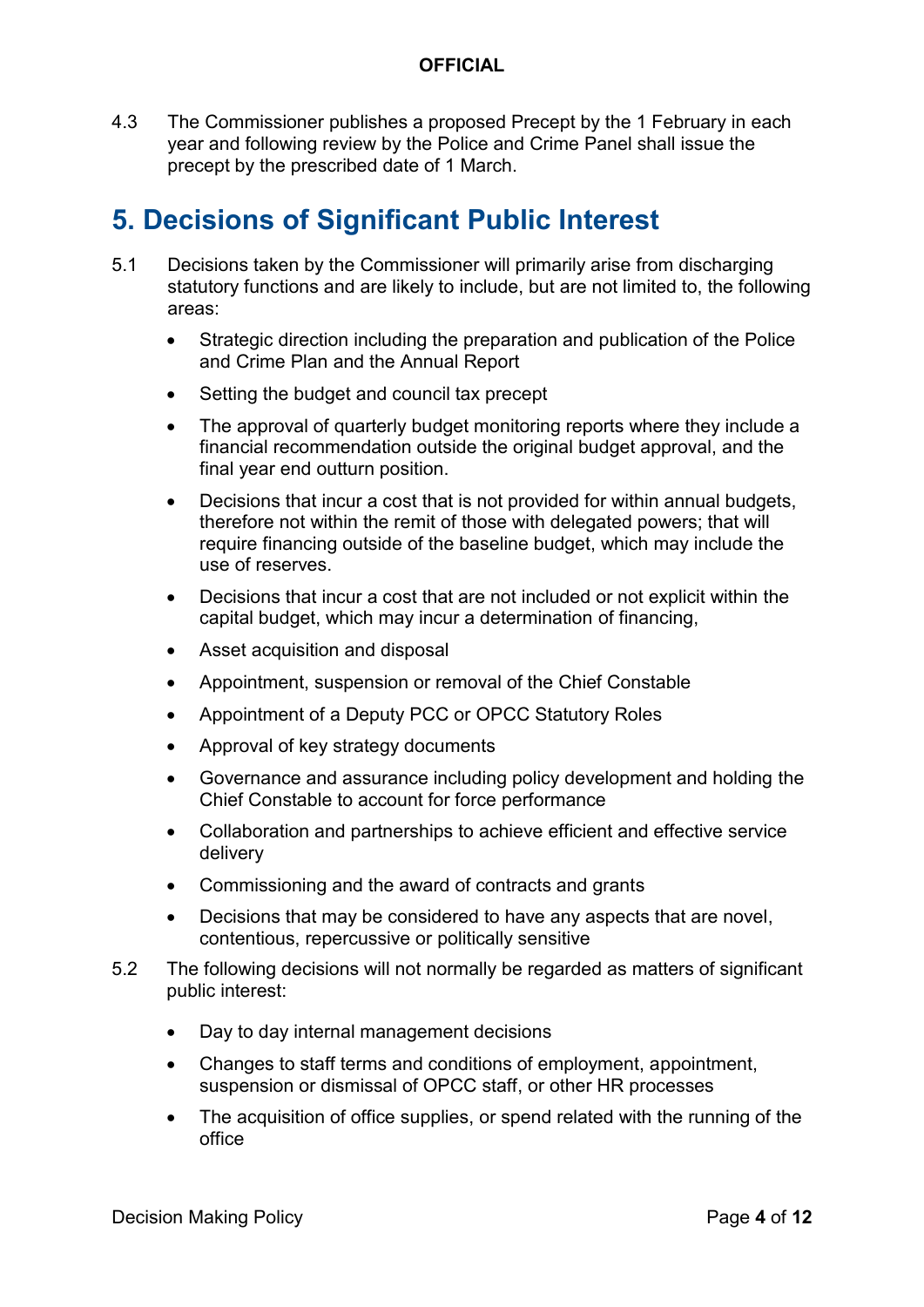- Engagement and consultation with the public and victims and witnesses of crime
- Where staff or officers are operating within the approved scheme of delegation
- 5.3 A decision that a matter is not of significant public interest should not be taken to mean that it is of no public interest. The intention of restricting the publication of decisions to those of significant public interest is to avoid all decisions made in the normal course of business, however minor, being subject to publication. However, any freedom of information request for information that would require disclosure of a non-published decision will be dealt with on its own merits.

# **6. Decision making process**

### **Key principles**

- 6.1 Through adopting principles of good governance the Commissioner will ensure that the right climate is set for decision making. Effective decision making is underpinned by the provision of good quality information. Financial performance, risk and equality information will be significant in most decisions the Commissioner makes and will form part of the decision making process. The basic process to be followed, prior to a request for decision being made will depend upon factors such as the complexity, impact, cost and public interest associated with the decision, as set out below.
	- All relevant material, information, and facts will be assembled,
	- Consultation will take place with all interested and affected parties,
	- There will be consideration of all available courses of action
	- Specialist advice will be sought where required.
	- Information will be presented which focuses on core issues, consistent with the PCC's aims and objectives.
	- Value for money considerations will be taken into account as well as the financial implications of the decision
- 6.2 The Chief Executive and Monitoring Officer and Chief Finance Officer have statutory responsibilities for identifying and reporting any contraventions of law or maladministration. These post holders will be responsible for ensuring compliance to good governance principles of decision making and this Policy.
- 6.3 The Commissioner will ensure that a record of key decisions taken is kept in line with the OPCC Retention Policy and published on the OPCC website (see section 6.7 below). The PCC will ensure that all recorded decisions are notified to the Police and Crime Panel, whose scrutiny role extends to the review and scrutiny of decisions.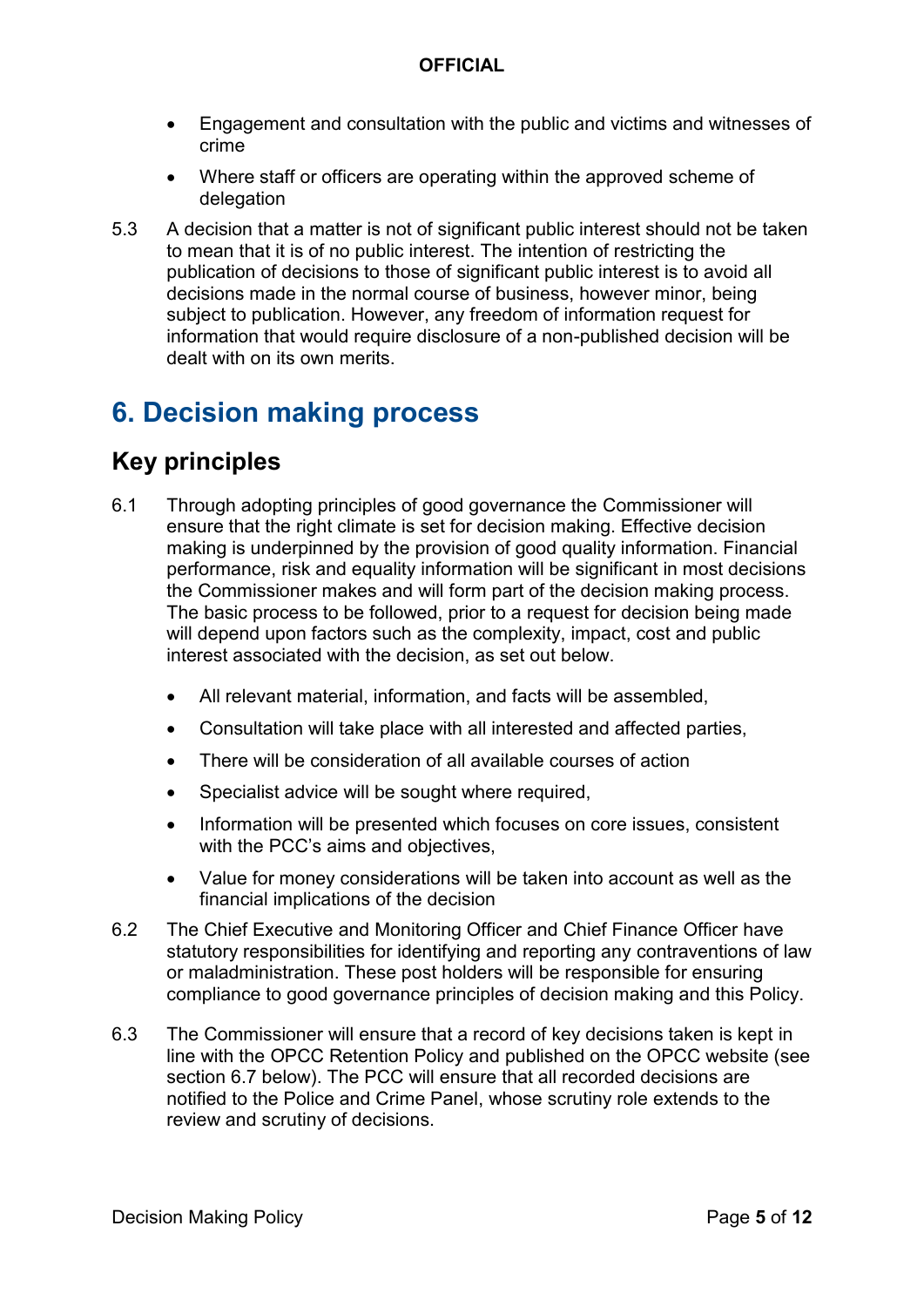- 6.4 We will develop a list of routine annual decisions that we make every year. This can be found at Appendix C
- 6.5 To ensure an effective and efficient policing service in Warwickshire, the Commissioner has made arrangements for the delegation of a number of his responsibilities and associated decision making to specified Chief Officers. The framework setting out the delegation of responsibilities and decision making is the Scheme of Delegation which is incorporated into the Joint Corporate Governance Framework. The Governance Framework, which is periodically updated, sets out the parameters within which the delegations are to be exercised and can be found on the OPCC website.
- 6.6 The Commissioner may require any action or decision, otherwise authorised by the scheme of delegation, to be authorised by him. Furthermore, any decisions that the PCC is likely to regard as novel, contentious, repercussive or likely to be politically sensitive must be brought to the Commissioner's attention by the relevant Chief Officer.
- 6.7 Information in Decision Notices and their supporting documentation are subject to the Freedom of Information Act 2000 (FOI Act) and other legislation. Unless the information provided is covered by an exemption, it should be assumed that the information contained in the form will be published, in full, on the Warwickshire OPCC public website.

Where any information provided in either the Decision Notice itself or in the associated document(s) is not suitable for publication, a rationale must be given which should be recorded in the relevant section on the Decision Notice form. This should quote the relevant exemption being applied.

Where only some portions of a document are not suitable for disclosure, consideration must be given to redacting these (quoting the relevant exemptions when doing so) so that the remainder of the document can be published. The 'Status' section of the Decision Notice should be updated to reflect this position.

Careful notice should be made of the Government Security Classification markings of documents provided alongside Decision Notices, to ensure they are suitably marked for publication where appropriate (i.e. marked no higher than 'Official' if intended for disclosure or with an appropriate higher classification and handling instructions where exemptions apply).

It is the responsibility of those supplying information on which Decision Notices are determined to ensure that the above guidance is complied with – failure to do so may require a Decision Notice to be re-drafted or re-submitted and could delay the decision being reached.

### **The Process**

6.9 The Commissioner's Decision Making Process is shown as a flowchart at Appendix A. All requests for a PCC decision must be submitted by the Lead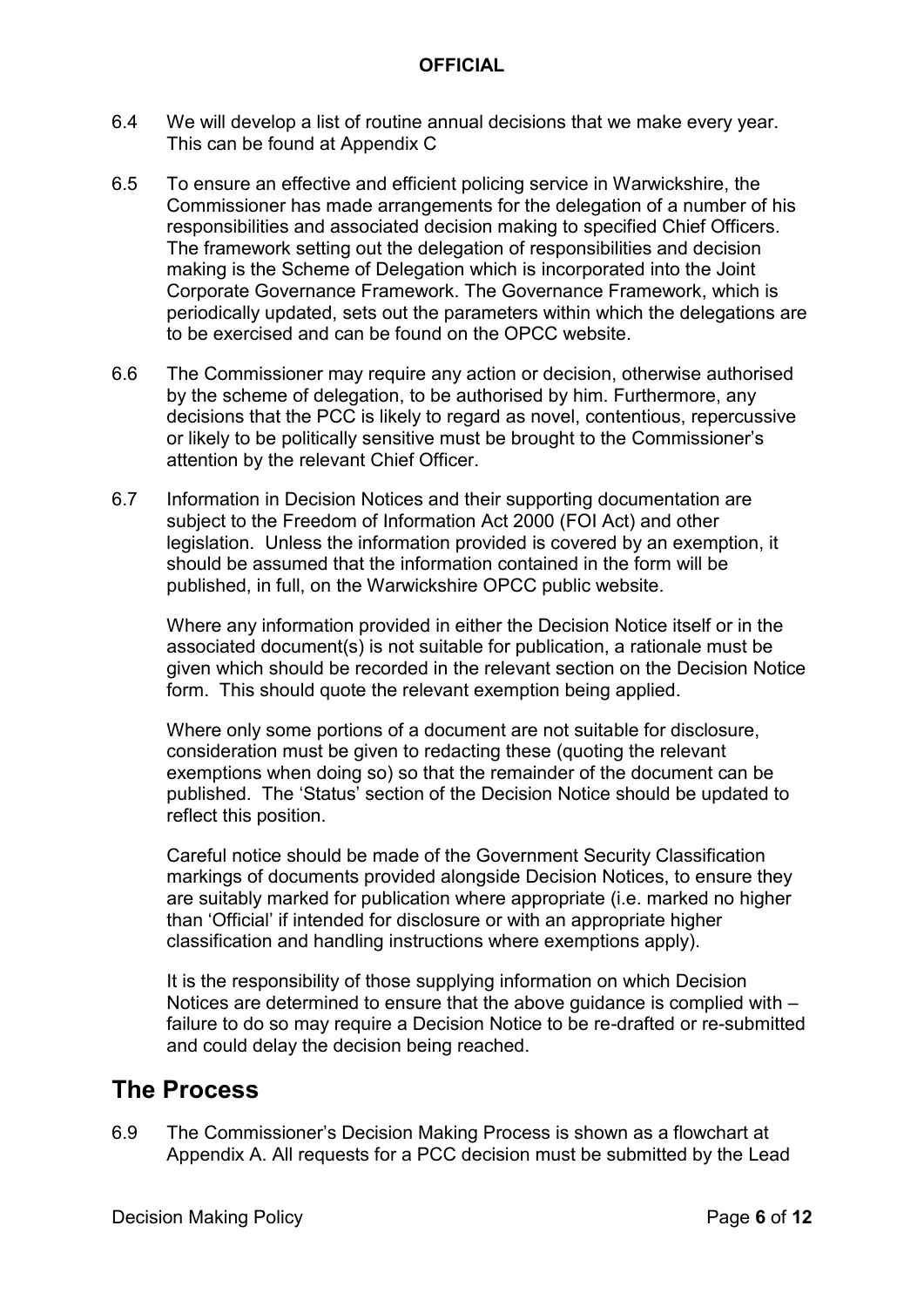Officer to the OPCC Business Support team on the decision notice form, which will provide a record and justification for the decision. A template of the decision notice form is contained in Appendix B.

- 6.10 The decision notice form requires relevant considerations to be taken into account including matters relating to legality, probity, finance and equality impacts, all of which are to be recorded. For complex decisions it is anticipated that the template form will be supported with additional information at an appropriate level of detail for the Commissioner to make the decision.
- 6.11 The Lead Officer will be the individual responsible for the matter for which a decision is required. Depending upon the nature of the decision the Lead Officer will be either be an OPCC staff member or an officer or member of staff of Warwickshire Police. At all times, the sections within the decision notice form relating to the financial and legal aspects of the matter should be completed by the OPCC Treasurer and Chief Executive and Monitoring Officer (or the OPCC's legal advisor) respectively.
- 6.12 The OPCC Business Support Team (in consultation with the Chief Executive, as required) will determine which decision making route will be followed. Unless the decision is one that has been delegated or is urgent, the main decision making forums are

(i) the PCC's Decision making meeting (held fortnightly) and

(ii) where the decision directly relates to force business, the PCC/Chief Constable meeting held weekly. It may be that certain decisions are delegated through the force governance scheme, where appropriate.

- 6.13 Where the request for a decision is urgent and the urgency has been justified by the Lead Officer an extraordinary PCC decision making meeting will be convened.
- 6.14 The OPCC Business Support Team is responsible for ensuring that the decision notice form is fully completed including all accompanying papers and that the Lead Officer and any other staff / advisors are available to brief the Commissioner and/or Chief Executive if required. No decision will be made unless accompanied by the appropriate decision template form.
- 6.15 Following approval of each decision, the OPCC Business Support Team will add a reference number to the decision notice form and arrange for publication on the OPCC website in accordance with the principles set out in above.
- 6.16 The Chief Executive and Monitoring Officer and Chief Finance Officer have statutory responsibilities for identifying and reporting any contraventions of law or maladministration. These post holders will be responsible for ensuring compliance to good governance principles of decision making and this decision making process.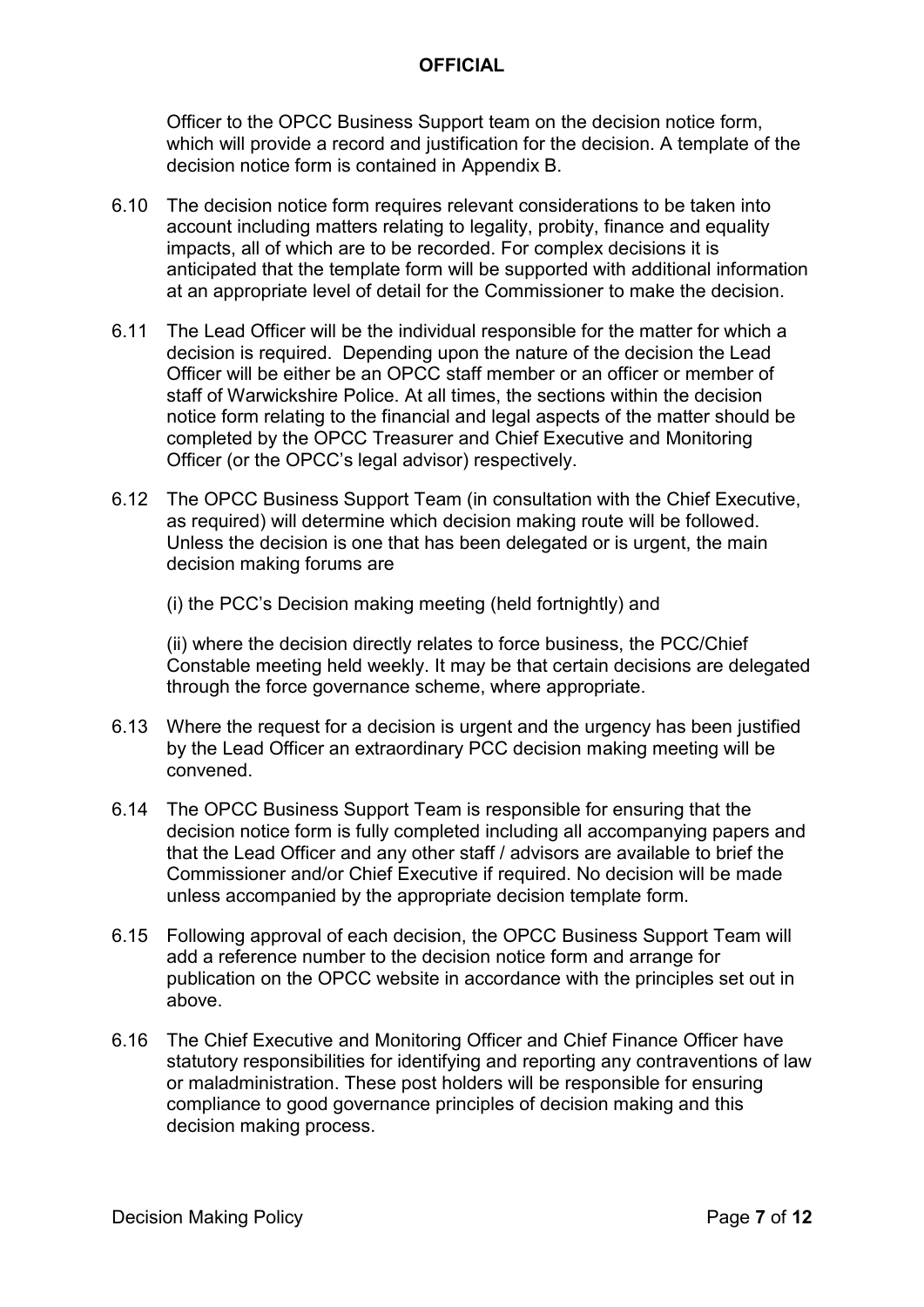# **7. Revision history**

| Date of change | <b>Nature of revision</b>                                                                       |
|----------------|-------------------------------------------------------------------------------------------------|
| April 2020     | Policy reviewed to reflect the fact the Warwickshire<br>is once again a standalone force.       |
| June 2021      | Review of the policy, to include more detail on<br>process, and update of associated appendices |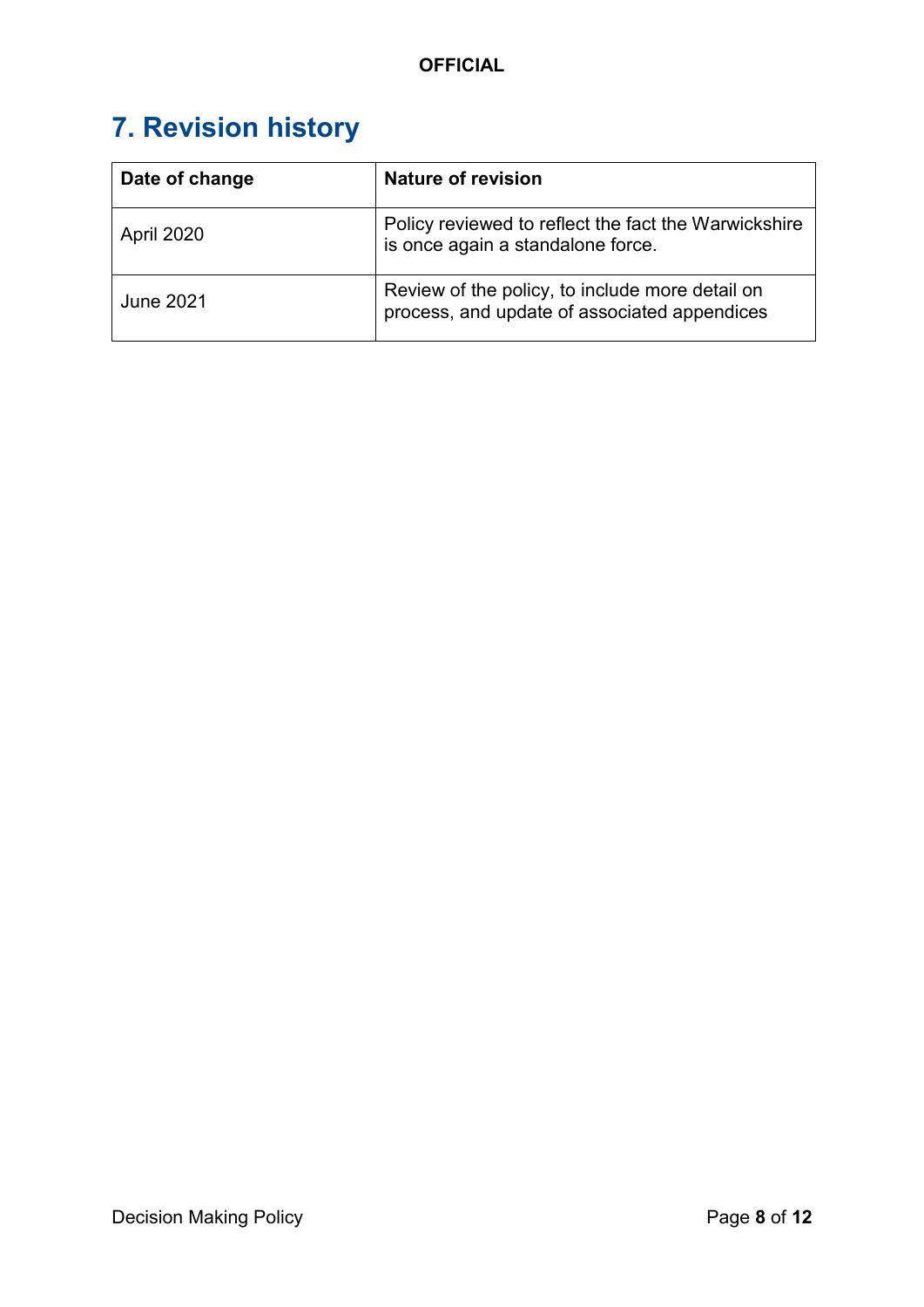#### Appendix A: Decision Making Flowchart

Following approval of each decision, the Business Support Team add a reference number to the decision notice form and arrange for publication on the OPCC website in accordance with the below principles: Decision Making Routes PCC decision making meeting (fortnightly) PCC decision relating to decisions that directly impact the force (weekly PCC/CC meeting) Chief Executive exercising delegated authority If urgent, an extraordinary PCC decision making meeting OPCC Business Support Team, in consultation with CEX as required, will determine which decision making routes is to be followed. *OPCC Business Support Team to ensure decision notice form is fully completed including all accompanying papers and that the Lead Officer and any other staff / advisors are available to brief the PCC/CEX, if required.* Request for PCC decision submitted to OPCC Business Support Team by Lead Officer on decision notice form (as per template form at Appendix B)

- Where a decision notice is stated to be 'non-confidential' it can be published in its entirety

- Where a decision notice is stated to be 'confidential' it is exempt from publication and the exemptions relied upon to withhold disclosure will be set out on the OPCC website, alongside the reference number and title of the decision notice. (In exceptional circumstances the subject matter of the decision may also be exempt from disclosure and in this case only the reference number will be published)

- Where a decision notice is stated to be partly confidential, those parts of the decision notice that are confidential should be redacted prior to publication with the exemptions relied upon to withhold the information being clearly stated.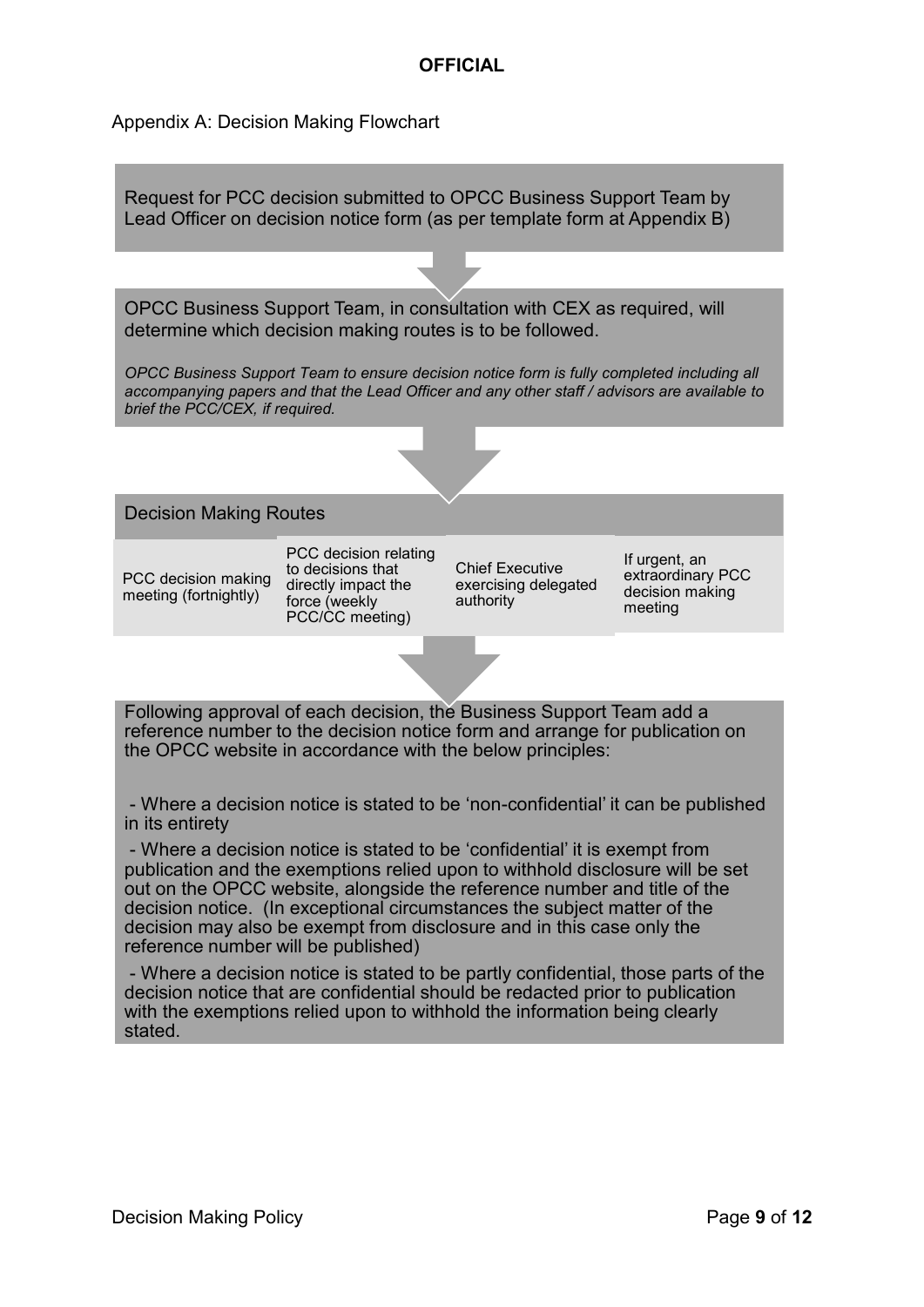# **Appendix B: Decision Making Template**



# **Notice of Decision**

**Decision Title:** Click here to enter text.

**Decision Reference Number:** Click here to enter text.

Lead Officer: Click here to enter text.

**If force business, date approved by Chief Officer:** Click here to enter text.

**Date:** Click here to enter text.

**Status:** Choose an item.

*If confidential or partly confidential\*, rationale:* (\* If partly confidential specify which parts are confidential)

Click here to enter text.

### **Decision summary:**

Click here to enter text.

I confirm that my register of interests declaration is up to date and that none of my interests preclude me from making this decision.

Signature:

Date: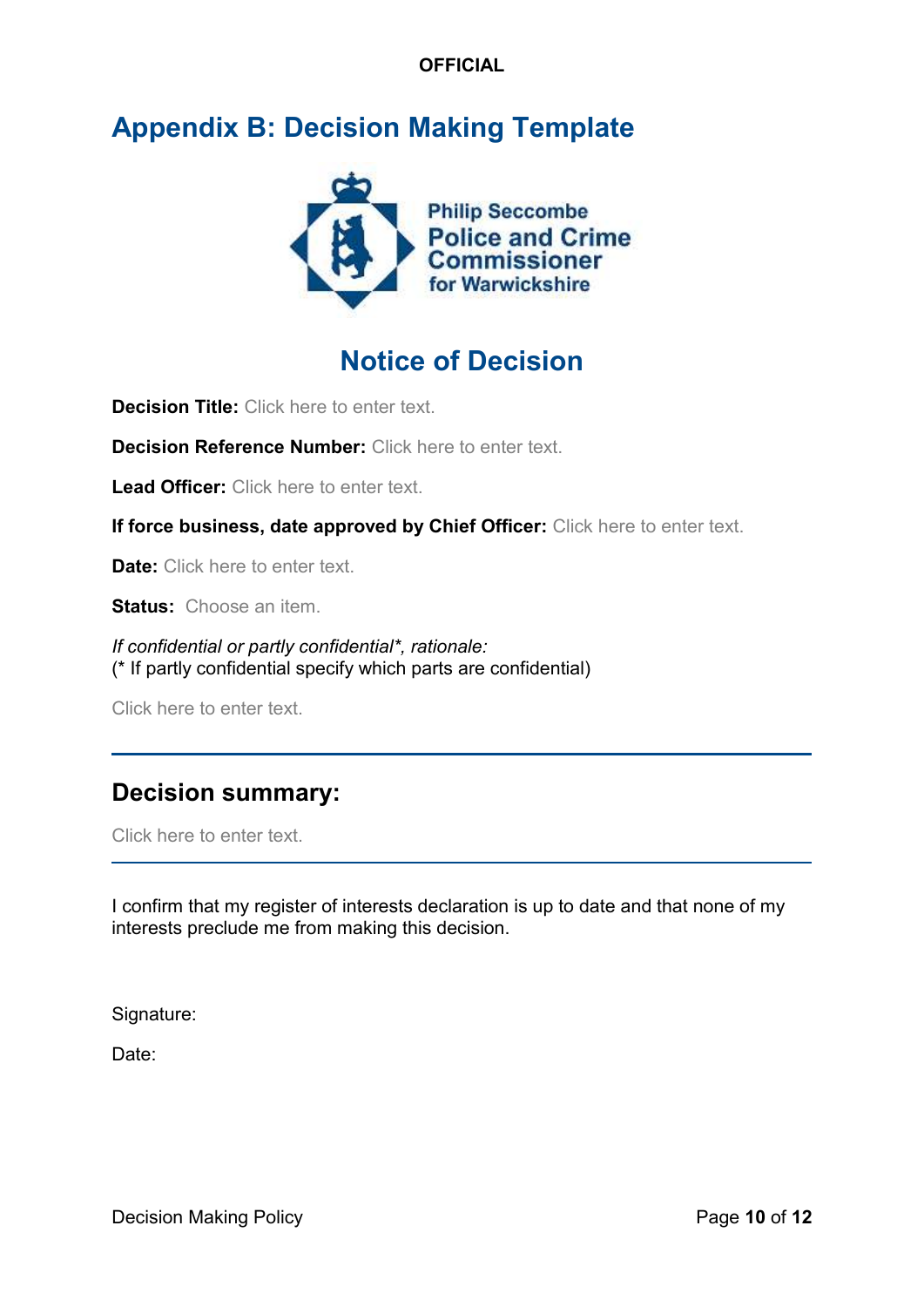## **Supporting information**

### **1. Background information**

Click here to enter text.

### **2. Detail of additional information attached**

Click here to enter text.

#### **3. Expected benefits**

Click here to enter text.

#### **4. Impact of not approving the application**

- Click here to enter text.
- **5. Costs (including any identified savings)**

Click here to enter text.

#### **6. Equality implications**

Click here to enter text.

#### **7. Legal comments**

Click here to enter text.

#### **8. Publication**

Information in this form is subject to the Freedom of Information Act 2000 (FOI Act) and other legislation. Unless the information provided is covered by an exemption and stated to be either confidential or partly confidential, the information contained in the form will be published on the OPCC website.

### **Comments from the Treasurer**

Click here to enter text.

### **Comments from the Chief Executive and Monitoring Officer**

Click here to enter text.